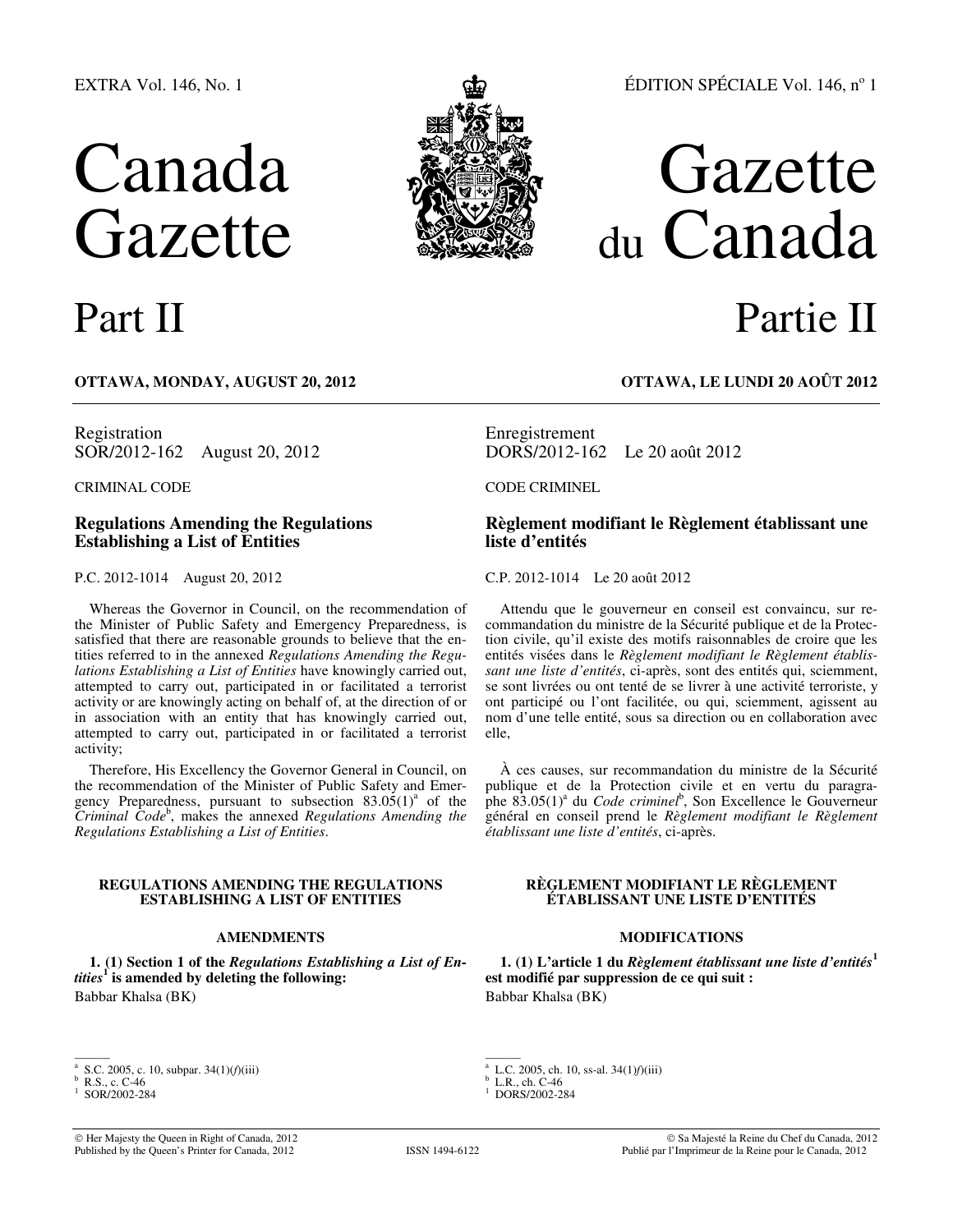#### **(2) Section 1 of the Regulations is amended by replacing "Al Qaida" with the following:**

Al Qaida (also known among other names as Islamic Army, Islamic Salvation Foundation, The Base, Group for the Preservation of the Holy Sites, Islamic Army for the Liberation of the Holy Places, World Islamic Front for Jihad Against Jews and Crusaders, Usama Bin Ladin Network, Usama Bin Ladin Organization and Qa'idat al-Jihad)

**(3) Section 1 of the Regulations is amended by replacing "Harakat ul-Mudjahidin (HuM) (also known among other names as Al-Faran, Al-Hadid, Al-Hadith, Harkat-ul-Mujahideen, Harakat ul-Mujahideen, Harakat al-Mujahideen, Harkat-ul-Ansar, Harakat ul-Ansar, Harakat al-Ansar, Harkat-ul-Jehad-e-Islami, Harkat Mujahideen, Harakat-ul-Mujahideen al-Almi, Holy Warriors Movement, Movement of the Mujahideen, Movement of the Helpers, Movement of Islamic Fighters and Al Qanoon)" with the following:** 

Harakat ul-Mudjahidin (HuM) (also known among other names as Al-Faran, Al-Hadid, Al-Hadith, Harkat-ul-Mujahideen, Harakat ul-Mujahideen, Harakat al-Mujahideen, Harkat-ul-Ansar, Harakat ul-Ansar, Harakat al-Ansar, Harkat-ul-Jehad-e-Islami, Harkat Mujahideen, Harakat-ul-Mujahideen al-Almi, Holy Warriors Movement, Movement of the Mujahideen, Movement of the Helpers, Movement of Islamic Fighters, Al Qanoon and Jamiat ul-Ansar)

**(4) Section 1 of the Regulations is amended by replacing "Asbat Al-Ansar ("The League of Partisans") (also known among other names as Osbat Al Ansar, Usbat Al Ansar, Esbat Al-Ansar, Isbat Al Ansar and Usbat-ul- Ansar)" with the following:** 

Asbat Al-Ansar ("The League of Partisans") (also known among other names as Osbat Al Ansar, Usbat Al Ansar, Esbat Al-Ansar, Isbat Al Ansar, Usbat-ul-Ansar, Band of Helpers, Band of Partisans and League of the Followers)

**(5) Section 1 of the Regulations is amended by replacing "Abu Nidal Organization (ANO) (also known among other names as Fatah Revolutionary Council, Revolutionary Council, Revolutionary Council of Fatah, Al-Fatah Revolutionary Council, Fatah-the Revolutionary Council, Black June, Arab Revolutionary Brigades, Revolutionary Organization of Socialist Muslims, Black September, Egyptian Revolution, Arab Fedayeen Cells, Palestine Revolutionary Council and Organization of Jund al Haq)" with the following:** 

Abu Nidal Organization (ANO) (also known among other names as Fatah Revolutionary Council, Revolutionary Council, Revolutionary Council of Fatah, Al-Fatah Revolutionary Council, Fatah — the Revolutionary Council, Black June, Arab Revolutionary Brigades, Revolutionary Organization of Socialist Muslims, Black September, Egyptian Revolution, Arab Fedayeen Cells, Palestine Revolutionary Council, Organization of Jund al Haq and Arab Revolutionary Council)

**(6) Section 1 of the Regulations is amended by replacing "Euskadi Ta Askatasuna (ETA) (also known among other names as Basque Homeland and Liberty, Euzkadi Ta** 

#### **(2) À l'article 1 du même règlement, « Al-Qaïda » est remplacé par ce qui suit :**

Al-Qaïda (connu notamment sous les noms suivants : Islamic Army, Islamic Salvation Foundation, The Base, Group for the Preservation of the Holy Sites, Islamic Army for the Liberation of the Holy Places, World Islamic Front for Jihad Against Jews and Crusaders, Usama Bin Ladin Network, Usama Bin Ladin Organization et Qa'idat al-Jihad)

**(3) À l'article 1 du même règlement, « Harakat ul-Mudjahidin (HuM) (connu notamment sous les noms suivants : Al-Faran, Al-Hadid, Al-Hadith, Harkat-ul-Mujahideen, Harakat ul-Mujahideen, Harakat al-Mujahideen, Harkat-ul-Ansar, Harakat ul-Ansar, Harakat al-Ansar, Harkat-ul-Jehad-e-Islami, Harkat Mujahideen, Harakat-ul-Mujahideen al-Almi, Mouvement des combattants de la guerre sainte, Mouvement des moudjahidin, Mouvement des compagnons du Prophète, Mouvement des combattants islamiques et Al Qanoon) » est remplacé par ce qui suit :** 

Harakat ul-Mudjahidin (HuM) (connu notamment sous les noms suivants : Al-Faran, Al-Hadid, Al-Hadith, Harkat-ul-Mujahideen, Harakat ul-Mujahideen, Harakat al-Mujahideen, Harkat-ul-Ansar, Harakat ul-Ansar, Harakat al-Ansar, Harkat-ul-Jehad-e-Islami, Harkat Mujahideen, Harakat-ul-Mujahideen al-Almi, Mouvement des combattants de la guerre sainte, Mouvement des moudjahidin, Mouvement des compagnons du Prophète, Mouvement des combattants islamiques, Al Qanoon et Jamiat ul-Ansar)

**(4) À l'article 1 du même règlement, « Asbat Al-Ansar (« La Ligue des partisans ») (connu notamment sous les noms suivants : Osbat Al Ansar, Usbat Al Ansar, Esbat Al-Ansar, Isbat Al Ansar et Usbat-ul-Ansar) » est remplacé par ce qui suit :** 

Asbat Al-Ansar (« La Ligue des partisans ») (connu notamment sous les noms suivants : Osbat Al Ansar, Usbat Al Ansar, Esbat Al-Ansar, Isbat Al Ansar, Usbat-ul-Ansar, Band of Helpers, Band of Partisans et League of the Followers)

**(5) À l'article 1 du même règlement, « Organisation Abou Nidal (OAN) (connue notamment sous les noms suivants : Conseil révolutionnaire Fatah, Conseil révolutionnaire, Conseil révolutionnaire du Fatah, Conseil révolutionnaire Al-Fatah, Fatah — le Conseil révolutionnaire, Juin noir, Brigades révolutionnaires arabes, Organisation révolutionnaire des musulmans socialistes, Septembre noir, Révolution égyptienne, Cellules des fedayins arabes, Conseil révolutionnaire de la Palestine et Organisation Jund al Haq) » est remplacé par ce qui suit :** 

Organisation Abou Nidal (OAN) (connue notamment sous les noms suivants : Conseil révolutionnaire Fatah, Conseil révolutionnaire, Conseil révolutionnaire du Fatah, Conseil révolutionnaire Al-Fatah, Fatah — le Conseil révolutionnaire, Juin noir, Brigades révolutionnaires arabes, Organisation révolutionnaire des musulmans socialistes, Septembre noir, Révolution égyptienne, Cellules des fedayins arabes, Conseil révolutionnaire de la Palestine, Organisation Jund al Haq et Arab Revolutionary Council)

**(6) À l'article 1 du même règlement, « Euskadi Ta Askatasuna (ETA) (connue notamment sous les noms suivants : Pays basque et Liberté, Euzkadi Ta Azkatasuna, Euzkadi Ta**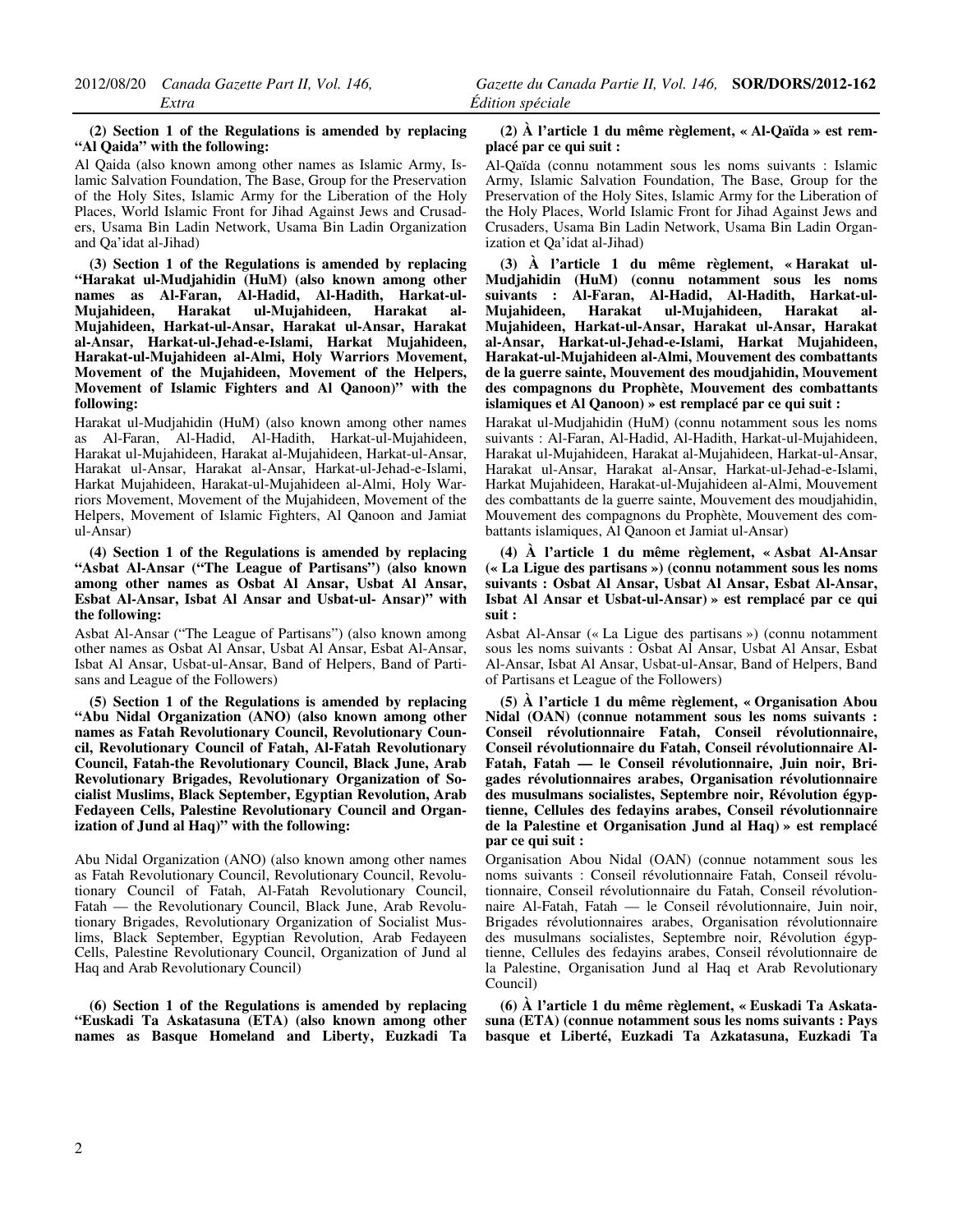#### **Azkatasuna, Euzkadi Ta Askatasanu, Basque Nation and Liberty, Basque Fatherland and Liberty and Basque Homeland and Freedom)" with the following:**

Euskadi Ta Askatasuna (ETA) (also known among other names as Basque Homeland and Liberty, Euzkadi Ta Azkatasuna, Euzkadi Ta Askatasuna, Basque Nation and Liberty, Basque Fatherland and Liberty and Basque Homeland and Freedom)

#### **(7) Section 1 of the Regulations is amended by replacing "Babbar Khalsa International (BKI)" with the following:**

Babbar Khalsa International (BKI) (also known as Babbar Khalsa)

**(8) Section 1 of the Regulations is amended by replacing "Ansar al-Islam (AI) (also known as the Partisans of Islam, Helpers of Islam, Supporters of Islam, Soldiers of God, Kurdistan Taliban, Soldiers of Islam, Kurdistan Supporters of Islam, Supporters of Islam in Kurdistan and Followers of Islam in Kurdistan)" with the following:** 

Ansar al-Islam (AI) (also known among other names as the Partisans of Islam, Helpers of Islam, Supporters of Islam, Soldiers of God, Kurdistan Taliban, Soldiers of Islam, Kurdistan Supporters of Islam, Supporters of Islam in Kurdistan, Followers of Islam in Kurdistan and Ansar al-Sunna)

#### **(9) Section 1 of the Regulations is amended by adding the following at the end of that section:**

Al Qaida in Iraq (AQI) (also known among other names as Al-Qaeda in Iraq, Al Qaeda in Iraq, AQI, AQI-Zarqawi, al-Tawhid, al-Tawhid and al-Jihad, Kateab al-Tawhid, Brigades of Tawhid, Monotheism and Jihad Group, Al Qaida of the Jihad in the Land of the Two Rivers, Al-Qaida of Jihad in the Land of the Two Rivers, Al-Qaeda in the Land of the Two Rivers, Al-Qaida in the Land of the Two Rivers, Al-Qaida of Jihad Organization in the Land of the Two Rivers, Al-Qaida Group of Jihad in Iraq, Al-Qa'ida of Jihad in Iraq, Al-Qaida Group of Jihad in the Land of the Two Rivers, The Organization of Jihad's Base in the Country of the Two Rivers, The Organization of al-Jihad's Base of Operations in the Land of the Two Rivers, The Organization of al-Jihad's Base of Operations in Iraq, The Organization of al-Jihad's Base in Iraq, The Organization of al-Jihad's Base in the Land of the Two Rivers, The Organization Base of Jihad/Country of the Two Rivers, The Organization Base of Jihad/Mesopotamia, Al-Qaida in Mesopotamia, Tanzim Qa'idat Al-Jihad fi Bilad al-Rafidayn, Tanzim al-Qaeda al-Jihad fi Bilad al-Rafidain, Tanzeem Qa'idat al Jihad/Bilad al Raafidaini, Jama'at Al-Tawhid Wa'al-Jihad, JTJ, Islamic State of Iraq, Islamic State in Iraq, ISI, Mujahidin Shura Council, Unity and Holy Struggle, Unity and Holy War, Unity and Jihad Group and al-Zarqawi Network)

**2. These Regulations come into force on the day on which they are registered.** 

#### **Askatasanu, Basque Nation and Liberty, Basque Fatherland and Liberty et Basque Homeland and Freedom) » est remplacé par ce qui suit :**

Euskadi Ta Askatasuna (ETA) (connue notamment sous les noms suivants : Pays basque et Liberté, Euzkadi Ta Azkatasuna, Euzkadi Ta Askatasuna, Basque Nation and Liberty, Basque Fatherland and Liberty et Basque Homeland and Freedom)

#### **(7) À l'article 1 du même règlement, « Babbar Khalsa International (BKI) » est remplacé par ce qui suit :**

Babbar Khalsa International (BKI) (connu notamment sous le nom de Babbar Khalsa)

**(8) À l'article 1 du même règlement, « Ansar al-Islam (AI) (connu notamment sous les noms suivants : Partisans de l'Islam, Aides de l'Islam, Supporters de l'Islam, Soldats de Dieu, Talibans du Kurdistan, Soldats de l'Islam, Supporters de l'Islam du Kurdistan, Supporters de l'Islam au Kurdistan et Partisans de l'Islam au Kurdistan) » est remplacé par ce qui suit :** 

Ansar al-Islam (AI) (connu notamment sous les noms suivants : Partisans de l'Islam, Aides de l'Islam, Supporters de l'Islam, Soldats de Dieu, Talibans du Kurdistan, Soldats de l'Islam, Supporters de l'Islam du Kurdistan, Supporters de l'Islam au Kurdistan, Partisans de l'Islam au Kurdistan et Ansar al-Sunna)

#### **(9) L'article 1 du même règlement est modifié par adjonction, à la fin de la liste qui y figure, de ce qui suit :**

Al-Qaïda en Irak (AQI) (connu notamment sous les noms suivants : Al-Qaida en Irak, Al-Qaïda en Iraq, Al-Qaeda en Irak, Al-Qaida en Iraq, AQI, AQI-Zarqawi, al-Tawhid, Tawhid et Jihad, Kateab al-Tawhid, Brigades du Tawhid, Brigades de l'unicité de dieu, Monothéisme et jihad, Groupe monothéisme et djihad, Groupe du monothéisme et de la guerre sainte, Al Qaida du djihad au pays des deux fleuves, Al-Qaida du jihad au pays des deux fleuves, Al-Qaïda au pays des deux fleuves, Organisation du jihad d'al-Qaida dans le pays des deux fleuves, Al-Qaida du jihad en Irak, Al-Qaïda du djihad en Irak, Organisation de la base du djihad au pays des deux fleuves, Base du jihad au pays des deux fleuves, Organisation de la base du jihad au pays des deux fleuves, The Organization of al-Jihad's Base of Operations in the Land of the Two Rivers, The Organization of al-Jihad's Base in the Land of the Two Rivers, The Organization of al-Jihad's Base of Operations in Iraq, The Organization of al-Jihad's Base in Iraq, The Organization Base of Jihad/Country of the Two Rivers, Base du jihad en Mésopotamie, Al-Qaïda en Mésopotamie, Tanzim Qa'idat Al-Jihad fi Bilad al-Rafidayn, Tanzim al-Qaeda al-Jihad fi Bilad al-Rafidain, Tanzeem Qa'idat al Jihad/Bilad al Raafidaini, Jama'at Al-Tawhid Wa'al-Jihad, JTJ, État islamique d'Irak, ISI, Conseil de la choura des moudjahidines, Unification et guerre sainte, Unification et djihad, Unicité et guerre sainte, Organisation de l'unicité et du djihad, Réseau Zarkaoui et Réseau al-Zarkaoui)

#### **COMING INTO FORCE ENTRÉE EN VIGUEUR**

**2. Le présent règlement entre en vigueur à la date de son enregistrement.**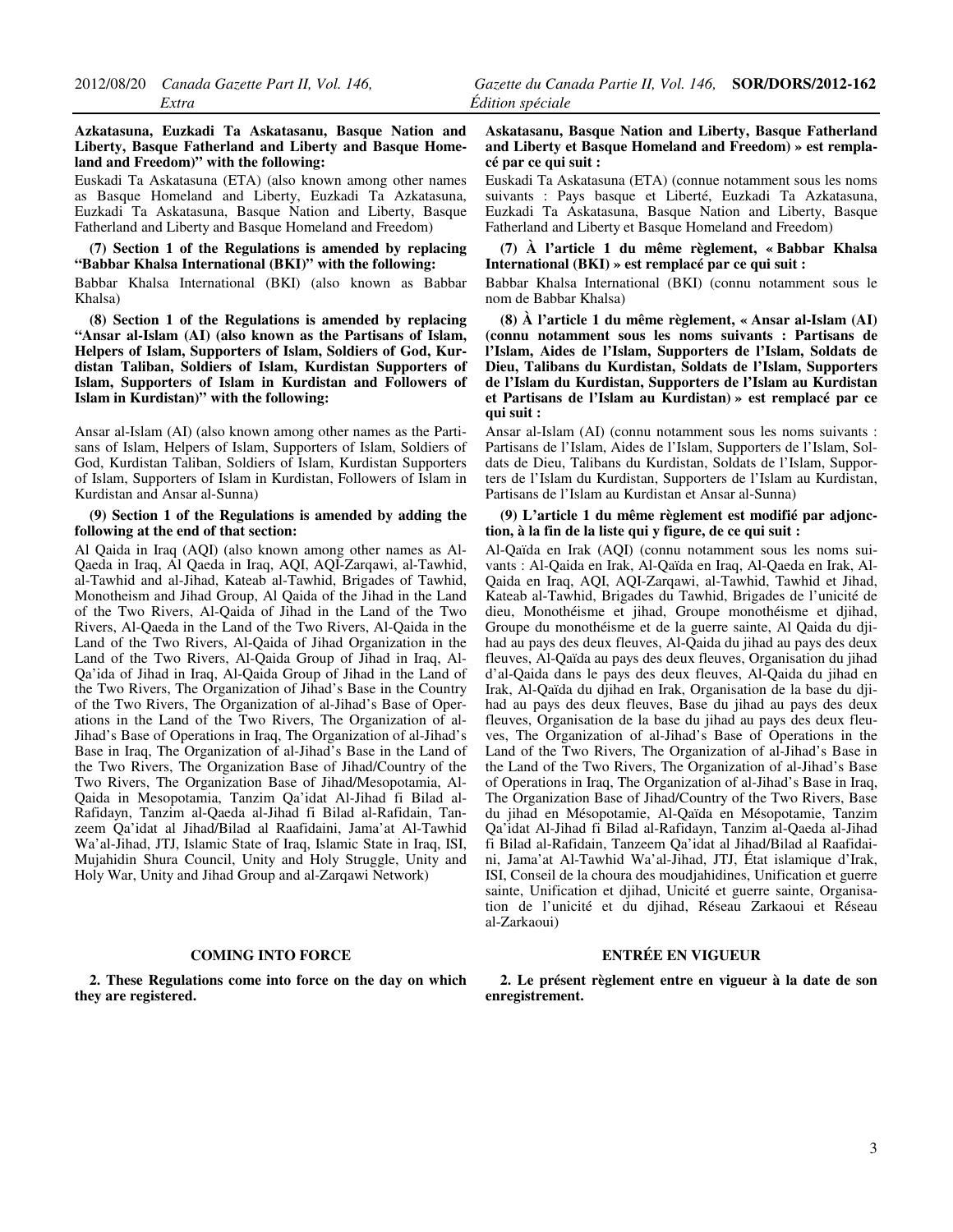*Extra Édition spéciale* 

#### **REGULATORY IMPACT ANALYSIS STATEMENT**

Section 1 of the *Regulations Establishing a List of Entities* is amended by

- adding Al Qaida in Iraq to the list of terrorist entities;
- merging Babbar Khalsa with Babbar Khalsa International;
- adding Band of Helpers, Band of Partisans and League of the Followers as aliases for Asbat Al-Ansar;
- adding Ansar al-Sunna as an alias for Ansar al-Islam;
- adding Arab Revolutionary Council as an alias for Abu Nidal Organization;
- adding the Islamic Army, Islamic Salvation Foundation, The Base, Group for the Preservation of the Holy Sites, Islamic Army for the Liberation of the Holy Places, World Islamic Front for Jihad Against Jews and Crusaders, Usama Bin Ladin Network, Usama Bin Ladin Organization and Qa'idat al-Jihad as aliases for Al Qaida;
- adding Jamiat ul-Ansar as an alias for Harakat ul-Mudjahidin; and
- correcting a typographical error for one of the aliases for Euskadi Ta Askatasuna. The alias Euzkadi Ta Askatasanu is replaced by Euzkadi Ta Askatasuna.

The listing of an entity means that the entity's property can be the subject of seizure/restraint and/or forfeiture. In addition, institutions, such as banks and brokerages, are subject to reporting requirements with respect to an entity's property and must not allow those entities to access the property nor may these institutions deal or otherwise dispose of the property.

The listing of entities under the *Criminal Code* enhances Canada's national security, strengthens the Government's ability to take action against terrorists and gives effect to international obligations including the implementation of the *United Nations International Convention for the Suppression of the Financing of Terrorism* and United Nations Security Council resolution 1373. In addition, the listing of an entity is a means for the Government to inform Canadians of the Government's position with regard to a particular entity.

Administrative changes such as merging an entity with another one and adding an alias to a listed entity are undertaken to ensure that the list of terrorist entities under the *Criminal Code* remains current.

On December 18, 2001, Bill C-36, the *Anti-terrorism Act*, received Royal Assent. The *Anti-terrorism Act* provides the Government of Canada with the ability to create a list of entities. Under the *Criminal Code*, the Governor in Council may, on the recommendation of the Minister of Public Safety and Emergency Preparedness, establish a list of entities if the Governor in Council is satisfied that there are reasonable grounds to believe that the entity has knowingly carried out, attempted to carry out, participated in or facilitated a terrorist activity; or is knowingly acting on behalf of, at the direction of or in association with an entity that has knowingly carried out, attempted to carry out, participated in or facilitated a terrorist activity.

## **RÉSUMÉ DE L'ÉTUDE D'IMPACT DE LA RÉGLEMENTATION**

(*This statement is not part of the Regulations.*) (*Ce résumé ne fait pas partie du Règlement*.)

## *Issue and objectives Question et objectifs*

L'article 1 du *Règlement établissant une liste d'entités* est modifié de façon à :

- ajouter Al-Qaïda en Iraq à la liste des entités terroristes;
- fusionner Babbar Khalsa à Babbar Khalsa International;
- ajouter les pseudonymes Band of Helpers, Band of Partisans et League of the Followers à Asbat Al-Ansar;
- ajouter le pseudonyme Ansar al-Sunna à Ansar al-Islam;
- ajouter le pseudonyme Arab Revolutionary Council à l'Organisation Abou Nidal;
- ajouter les pseudonymes suivants à Al-Qaïda : Islamic Army, Islamic Salvation Foundation, The Base, Group for the Preservation of the Holy Sites, Islamic Army for the Liberation of the Holy Places, World Islamic Front for Jihad Against Jews and Crusaders, Usama Bin Ladin Network, Usama Bin Ladin Organization et Qa'idat al-Jihad;
- ajouter le pseudonyme Jamiat ul-Ansar à Harakat ul-Mudjahidin;
- corriger une erreur typographique pour l'un des pseudonymes de Euskadi Ta Askatasuna. Le pseudonyme Euzkadi Ta Askatasanu est remplacé par Euzkadi Ta Askatasuna.

L'inscription d'une entité signifie que ses biens peuvent faire l'objet de saisie, de blocage ou de confiscation. De plus, les institutions telles que les banques et les sociétés de courtage sont obligées de rendre compte de tels biens, doivent empêcher les entités d'accéder à ceux-ci et ne peuvent pas disposer de ceux-ci de quelque manière que ce soit.

L'inscription d'entités en vertu du *Code criminel* a pour effet d'améliorer la sécurité nationale du Canada et de renforcer la capacité du gouvernement de prendre des mesures contre les terroristes, et donne suite à des obligations à l'échelle internationale, y compris la mise en œuvre de la *Convention internationale des Nations Unies sur la répression du financement du terrorisme* et la résolution 1373 du Conseil de sécurité des Nations Unies. De plus, en inscrivant une entité, le gouvernement informe les Canadiens de sa position à l'égard de l'entité en question.

Des changements administratifs tels que fusionner une entité à une autre ou ajouter un pseudonyme à une entité inscrite sont entrepris afin d'assurer que la liste des entités terroristes en vertu du *Code criminel* reste actuelle.

#### *Description and rationale Description et justification*

Le 18 décembre 2001, le projet de loi C-36, la *Loi antiterroriste*, a reçu la sanction royale. La *Loi antiterroriste* habilite le gouvernement du Canada à créer une liste d'entités. En vertu du *Code criminel*, le gouverneur en conseil peut, sur la recommandation du ministre de la Sécurité publique et de la Protection civile, établir une liste d'entités dont il est convaincu qu'il existe des motifs raisonnables de croire que, sciemment, elles se sont livrées ou ont tenté de se livrer à une activité terroriste, y ont participé ou l'ont facilitée; ou que, sciemment, elles agissent au nom d'une entité qui s'est sciemment livrée ou a tenté de se livrer à une activité terroriste, d'y participer ou de la faciliter.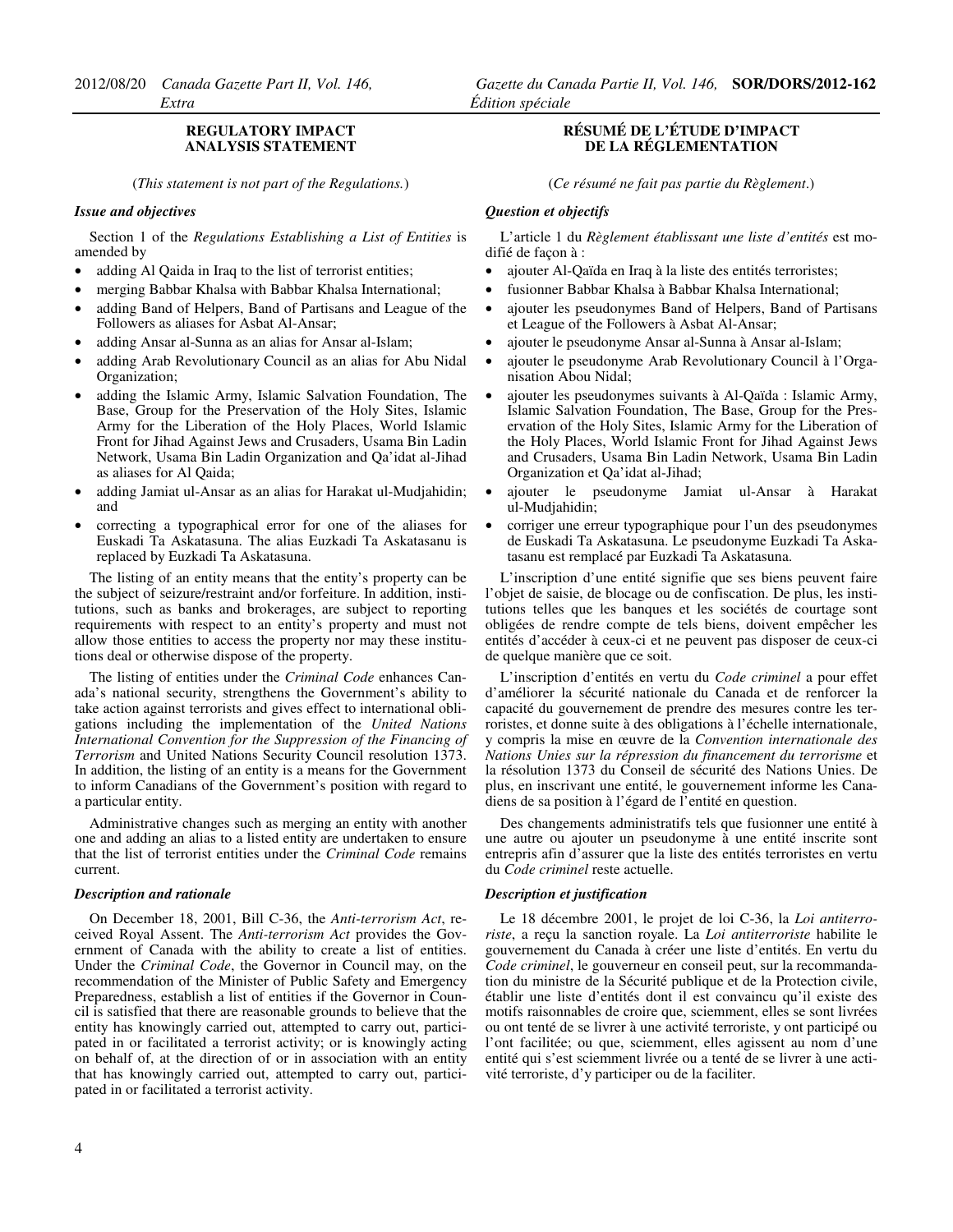An entity is defined in the *Criminal Code* as a person, group, trust, partnership or fund or an unincorporated association or organization. A listed entity is included in the definition of terrorist group in the C*riminal Code* so offences applicable to terrorist groups apply to these entities. However, unlike terrorist groups that are not listed, a prosecution related to a listed entity does not require the crown to demonstrate that the group has as one of its purposes or activities (facilitating or carrying out) terrorist activity.

The *Criminal Code* makes it an offence, among others, to knowingly

- participate in or contribute to, directly or indirectly, any activity of a terrorist group for the purpose of enhancing the ability of any terrorist group to facilitate or carry out a terrorist activity; or
- instruct, directly or indirectly, any person to carry out any activity for the benefit of, at the direction of, or in association with a terrorist group for the purpose of enhancing the ability of any terrorist group to facilitate or carry out a terrorist activity.

The *Criminal Code* provides for a thorough and fair mechanism for reviewing the listing of an entity. A listed entity may apply to the Minister of Public Safety and Emergency Preparedness requesting that it no longer be a listed entity. In such cases, the Minister of Public Safety and Emergency Preparedness would determine whether there are reasonable grounds to recommend to the Governor in Council that the applicant no longer be a listed entity. The entity may have the decision reviewed by the Federal Court.

#### *Consultation Consultation*

The Privy Council Office, the Department of Foreign Affairs and International Trade, and the Department of Justice were consulted.

#### *Implementation, enforcement and service standards Mise en œuvre, application et normes de service*

Compliance is ensured by criminal law sanctions. For instance, everyone who knowingly participates in or contributes to any activity of a terrorist group for the purpose of enhancing the ability of any terrorist group to facilitate or carry out a terrorist activity is guilty of an indictable offence and liable to imprisonment. As noted, the definition of a terrorist group includes a listed entity.

Listing a terrorist entity sets in motion requirements for reporting suspicious terrorist financing transactions and requires anyone to disclose to the Royal Canadian Mounted Police and the Canadian Security Intelligence Service the existence of any property in his or her possession or control that he or she knows is owned or controlled by or on behalf of a terrorist group. As noted previously, the definition of a terrorist group includes a listed entity*.*

In addition, bodies that are subject to the *Proceeds of Crime (Money Laundering) and Terrorist Financing Act* must also report the information to the Financial Transactions and Reports Analysis Centre of Canada. The costs to banks, financial institutions, and individuals in meeting these requirements are not significant due in large part to the existence of electronic banking

Une entité est définie dans le *Code criminel* comme une personne, un groupe, une fiducie, société de personnes ou fonds, ou organisation ou association non dotée de la personnalité morale. Une entité inscrite est incluse dans la définition « groupe terroriste » du *Code criminel*; ainsi, les infractions applicables à des groupes terroristes s'appliquent à ces entités. Cependant, contrairement aux groupes terroristes qui ne sont pas inscrits, les poursuites liées à une entité inscrite ne nécessitent pas que la Couronne démontre que le groupe se livre à une activité terroriste (la facilite ou la réalise) parmi ses objectifs ou activités.

En vertu de la Loi, quiconque commet une infraction, entre autres :

- qui, sciemment, participe à une activité d'un groupe terroriste, ou y contribue, directement ou non, dans le but d'accroître la capacité de tout groupe terroriste de se livrer à une activité terroriste ou de la faciliter;
- qui, sciemment, informe, directement ou non, une personne pour qu'elle réalise une activité au profit ou sous la direction d'un groupe terroriste, ou en association avec lui dans le but d'accroître la capacité de tout groupe terroriste de se livrer à une activité terroriste ou de la faciliter.

Le *Code criminel* prévoit des méthodes exhaustives et équitables de vérification de l'inscription d'une entité. Une entité inscrite sur la liste peut faire appel au ministre de la Sécurité publique et de la Protection civile afin de se faire radier de la liste. Dans ce cas, ce dernier déterminera s'il existe un motif raisonnable de recommander au gouverneur en conseil de radier l'entité de la liste. L'entité peut demander à la Cour fédérale de réviser la décision du ministre de la Sécurité publique et de la Protection civile.

Le Bureau du Conseil privé, le ministère des Affaires étrangères et du Commerce international, et le ministère de la Justice ont été consultés.

Le respect est garanti par sanctions criminelles. Par exemple, quiconque participe sciemment à une activité d'un groupe terroriste, ou y contribue, dans le but d'accroître la capacité de tout groupe terroriste de se livrer à une activité terroriste ou de la faciliter, est coupable d'un acte criminel et passible d'une peine d'emprisonnement. Comme il a été indiqué précédemment, un groupe terroriste comprend, par définition, toute entité inscrite.

Le fait d'inscrire une entité terroriste sur une liste emporte l'obligation de signaler les transactions financières terroristes douteuses et oblige toute personne à communiquer à la Gendarmerie royale du Canada et au Service canadien du renseignement de sécurité l'existence de biens qu'elle possède ou à sa disposition qu'elle sait appartenir à un groupe terroriste, ou qui sont à sa disposition. Comme il a été indiqué précédemment, la définition d'un groupe terroriste comprend une entité inscrite.

De plus, les organismes assujettis à la *Loi sur le recyclage des produits de la criminalité et le financement des activités terroristes* doivent aussi signaler les renseignements au Centre d'analyse des opérations et déclarations financières du Canada. Pour les banques, les institutions financières et les personnes, le coût lié à la conformité aux prescriptions de la loi est minime,